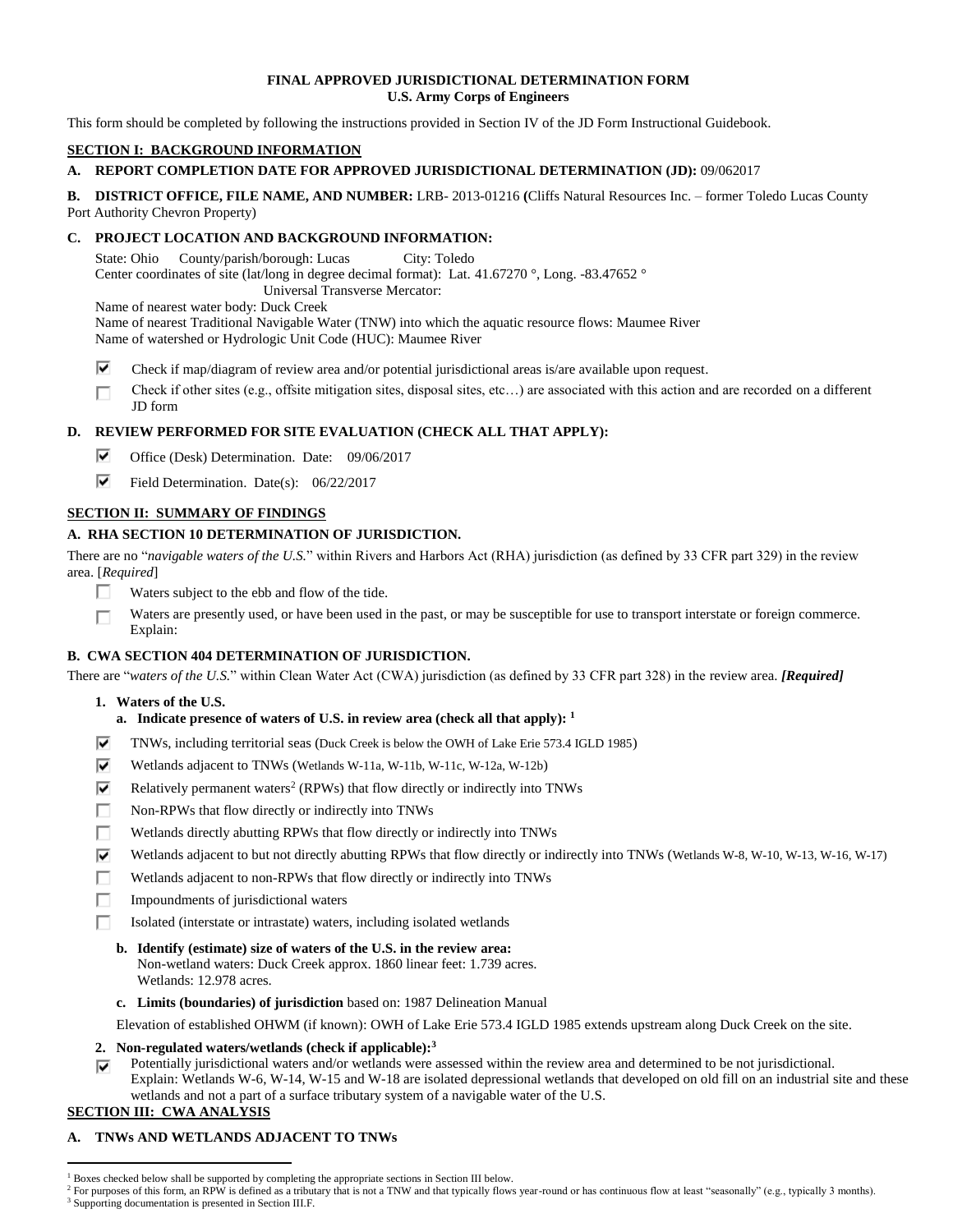**The agencies will assert jurisdiction over TNWs and wetlands adjacent to TNWs. If the aquatic resource is a TNW, complete Section III.A.1 and Section III.D.1. only; if the aquatic resource is a wetland adjacent to a TNW, complete Sections III.A.1 and 2 and Section III.D.1.; otherwise, see Section III.B below**.

## **1. TNW**

- Identify TNW: Lake Erie is a designated Navigable Water and the OHW 573.4 IGLD 1985 extends upstream into Duck Creek on the site. Duck Creek is a perennial stream located below the OHW of Lake Erie at the site.
	- Summarize rationale supporting determination: Section 10 jurisdiction extends to the OHW of the navigable water along its tributaries to the plane of the OHW of the navigable water.

### **2. Wetland adjacent to TNW**

Summarize rationale supporting conclusion that wetland is "adjacent": Wetlands W-11a W-11b, W-11c, W-12a and W-12 b are not only adjacent to Duck Creek but are contiguous and abutting located below the OWH of Lake Erie.

### **B. CHARACTERISTICS OF TRIBUTARY (THAT IS NOT A TNW) AND ITS ADJACENT WETLANDS (IF ANY):**

**This section summarizes information regarding characteristics of the tributary and its adjacent wetlands, if any, and it helps determine whether or not the standards for jurisdiction established under Rapanos have been met.** 

**The agencies will assert jurisdiction over non-navigable tributaries of TNWs where the tributaries are "relatively permanent waters" (RPWs), i.e. tributaries that typically flow year-round or have continuous flow at least seasonally (e.g., typically 3 months). A wetland that directly abuts an RPW is also jurisdictional. If the aquatic resource is not a TNW, but has year-round (perennial) flow, skip to Section III.D.2. If the aquatic resource is a wetland directly abutting a tributary with perennial flow, skip to Section III.D.4.**

**A wetland that is adjacent to but that does not directly abut an RPW requires a significant nexus evaluation. Corps districts and EPA regions will include in the record any available information that documents the existence of a significant nexus between a relatively permanent tributary that is not perennial (and its adjacent wetlands if any) and a traditional navigable water, even though a significant nexus finding is not required as a matter of law.**

**If the water body<sup>4</sup> is not an RPW, or a wetland directly abutting an RPW, a JD will require additional data to determine if the water body has a significant nexus with a TNW. If the tributary has adjacent wetlands, the significant nexus evaluation must consider the tributary in combination with all of its adjacent wetlands. This significant nexus evaluation that combines, for analytical purposes, the tributary and all of its adjacent wetlands is used whether the review area identified in the JD request is the tributary, or its adjacent wetlands, or both. If the JD covers a tributary with adjacent wetlands, complete Section III.B.1 for the tributary, Section III.B.2 for any onsite wetlands, and Section III.B.3 for all wetlands adjacent to that tributary, both onsite and offsite. The determination whether a significant nexus exists is determined in Section III.C below.**

- **1. Characteristics of non-TNWs that flow directly or indirectly into TNW**
	- **(i) General Area Conditions:**

Watershed size: *Choose an item.* Drainage area: *Choose an item.*

Average annual rainfall: inches Average annual snowfall: inches

#### **(ii) Physical Characteristics:**

 $\overline{a}$ 

(a) Relationship with TNW:

 $\nabla$  Tributary flows directly into TNW.

Tributary flows through *Choose an item.* tributaries before entering TNW.

Project waters are 1 (or less) river miles from TNW. Project waters are *Choose an item.* river miles from RPW. Project waters are *Choose an item.* aerial (straight) miles from TNW. Project waters are *Choose an item.* aerial (straight) miles from RPW. Project waters cross or serve as state boundaries. Explain: *Click here to enter text.*

Identify flow route to TNW<sup>5</sup>: Tributary stream order, if known:

# (b) General Tributary Characteristics (check all that apply):

**Tributary** is:  $\overline{\triangledown}$  Natural

- Artificial (man-made). Explain: *Click here to enter text.*
- Manipulated (man-altered). Explain:

<sup>4</sup> Note that the Instructional Guidebook contains additional information regarding swales, ditches, washes, and erosional features generally and in the arid West.

<sup>5</sup> Flow route can be described by identifying, e.g., tributary a, which flows through the review area, to flow into tributary b, which then flows into TNW.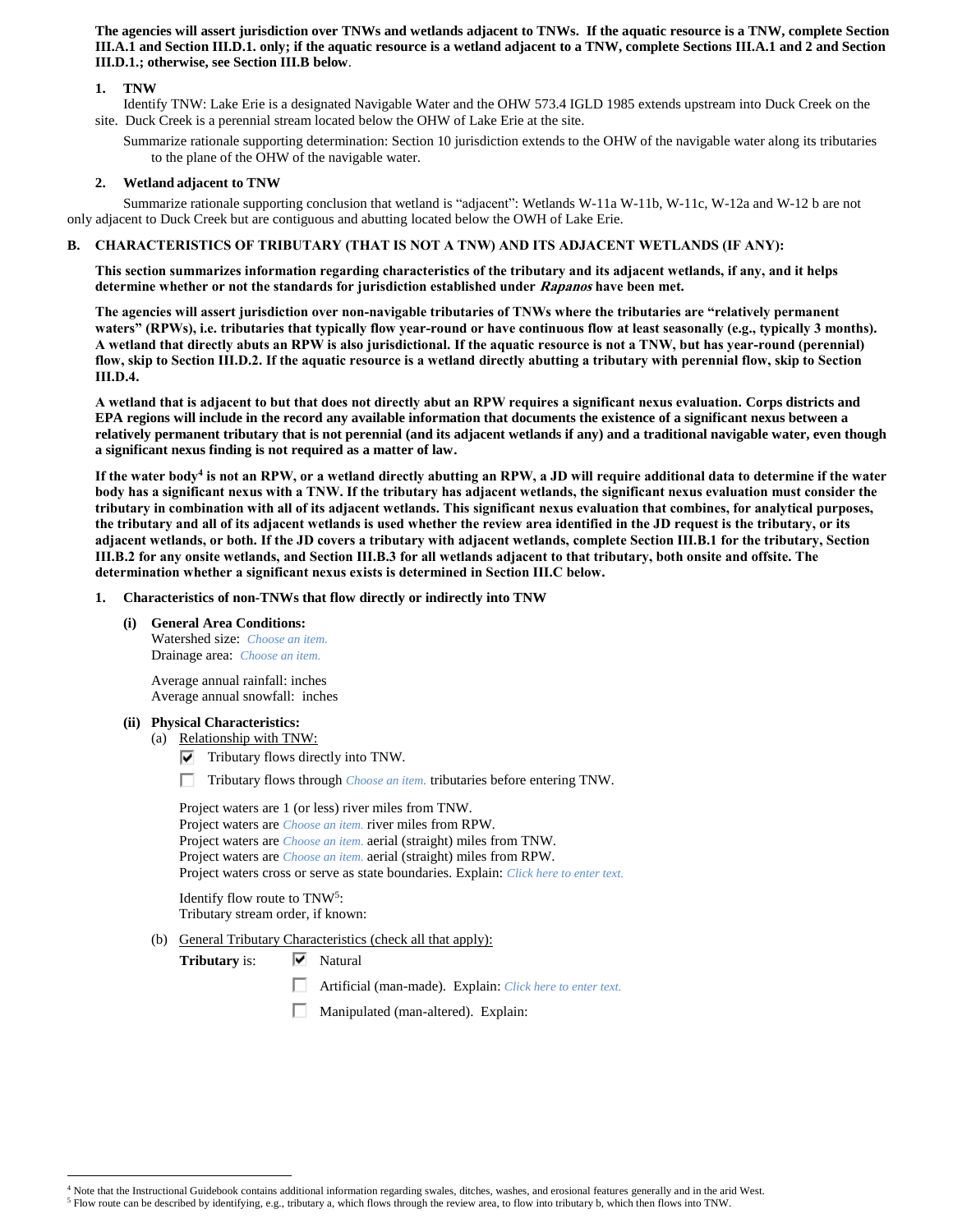### **Tributary** properties with respect to top of bank (estimate):

| Average width: |  |
|----------------|--|
|----------------|--|

Average depth:

| Average side slopes: Choose an item. |  |  |  |
|--------------------------------------|--|--|--|
|--------------------------------------|--|--|--|

| Primary tributary substrate composition (check all that apply): |  |  |  |
|-----------------------------------------------------------------|--|--|--|
|                                                                 |  |  |  |

| $\Box$ Silts   | Sands                                                               | $\Box$ Concrete |
|----------------|---------------------------------------------------------------------|-----------------|
| $\Box$ Cobbles | $\Box$ Gravel                                                       | $\nabla$ Muck   |
| $\Box$ Bedrock | <b>Example 1</b> Vegetation. Type/% cover: Click here to enter text |                 |

Bedrock **Vegetation.** Type/% cover: *Click here to enter text.* 

п. Other. Explain: *Click here to enter text.*

Tributary condition/stability [e.g., highly eroding, sloughing banks]. Explain:

Tributary geometry: *Choose an item.* Tributary gradient (approximate average slope):

 $(c)$  Flow:

Explain:

Tributary provides for: *Choose an item.* Estimate average number of flow events in review area/year: *Choose an item.* Describe flow regime:

Other information on duration and volume: *Click here to enter text.*

Surface flow is: *Choose an item.* Characteristics:

Subsurface flow: Unknown Explain findings: *Click here to enter text.*

Dye (or other) test performed: *Click here to enter text.*

Tributary has (check all that apply):

 $\Box$  Bed and banks

OHWM<sup>6</sup> (check all indicators that apply):

|     | clear, natural line impressed on the bank $\Box$                    |     | the presence of litter and debris                                                                                |
|-----|---------------------------------------------------------------------|-----|------------------------------------------------------------------------------------------------------------------|
|     | changes in the character of soil                                    | ∣∽∣ | destruction of terrestrial vegetation                                                                            |
|     | shelving                                                            |     | the presence of wrack line                                                                                       |
|     | vegetation matted down, bent, or absent $\Box$                      |     | sediment sorting                                                                                                 |
|     | leaf litter disturbed or washed away                                |     | scour                                                                                                            |
|     | sediment deposition                                                 |     | multiple observed or predicted flow events                                                                       |
|     | water staining                                                      |     | abrupt change in plant community Click here to enter text.                                                       |
| . . | other (list): OHW of Lake Erie (see above)                          |     |                                                                                                                  |
|     | Discontinuous OHWM. <sup>7</sup> Explain: Click here to enter text. |     |                                                                                                                  |
|     |                                                                     |     | If factors other than the OHWM were used to determine lateral extent of CWA jurisdiction (check all that apply): |
|     | High Tide Line indicated by:<br>L.                                  |     | Mean High Water Mark indicated by:                                                                               |
|     | oil or scum line along shore objects                                |     | survey to available datum;                                                                                       |
|     |                                                                     |     |                                                                                                                  |

- $\Box$  fine shell or debris deposits (foreshore)  $\Box$  physical markings;
- 
- $\Box$  physical markings/characteristics  $\Box$  vegetation lines/changes in vegetation types.
- $\Box$  tidal gauges
- other (list): *Click here to enter text.*

# **(iii) Chemical Characteristics:**

 $\overline{a}$ 

Characterize tributary (e.g., water color is clear, discolored, oily film; water quality; general watershed characteristics, etc.). Explain:

Identify specific pollutants, if known:

<sup>&</sup>lt;sup>6</sup>A natural or man-made discontinuity in the OHWM does not necessarily sever jurisdiction (e.g., where the stream temporarily flows underground, or where the OHWM has been removed by development or agricultural practices). Where there is a break in the OHWM that is unrelated to the waterbody's flow regime (e.g., flow over a rock outcrop or through a culvert), the agencies will look for indicators of flow above and below the break. 7 Ibid.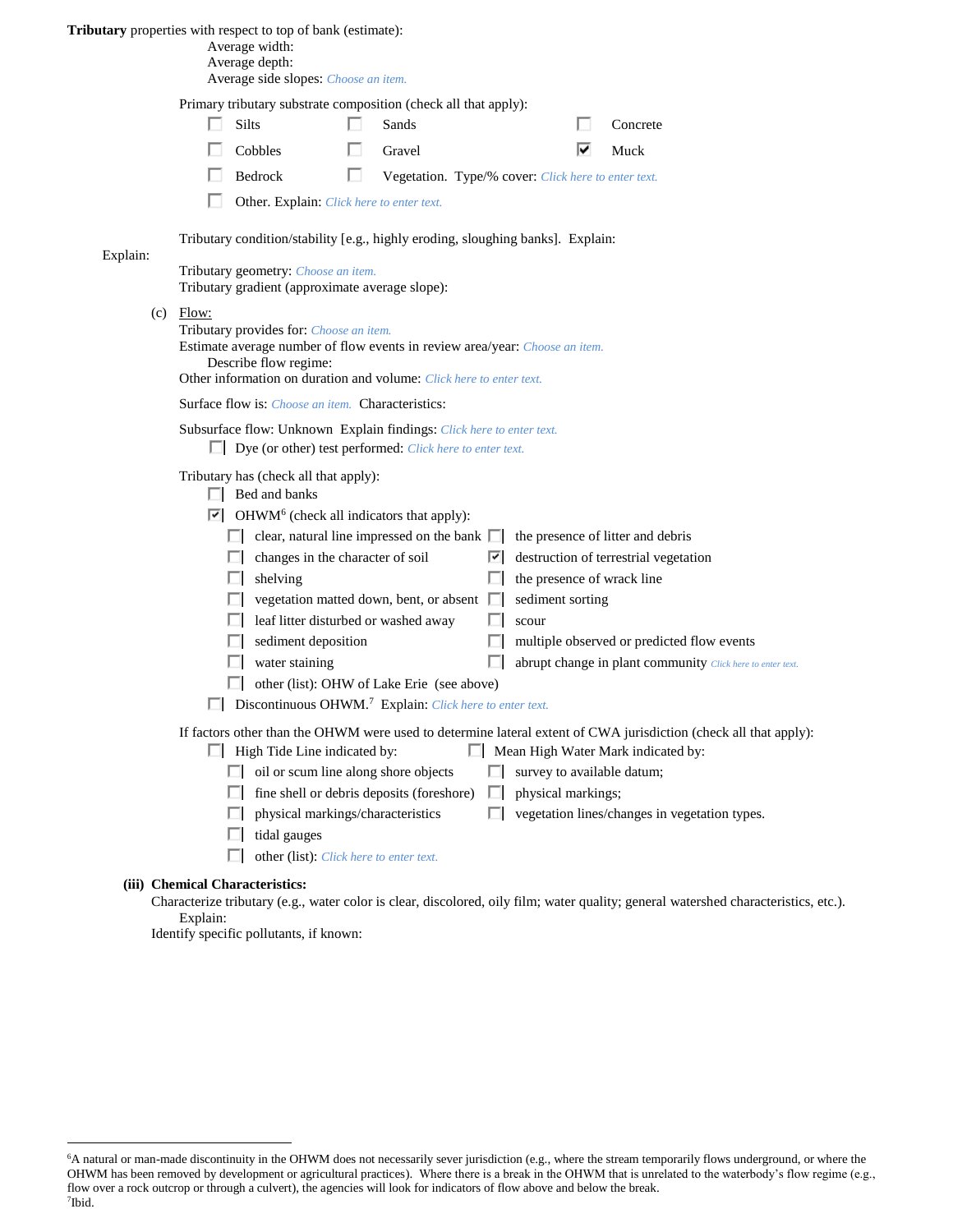### **(iv) Biological Characteristics. Channel supports (check all that apply):**

- $\blacktriangleright$  Riparian corridor. Characteristics (type, average width).
- Wetland fringe. Characteristics: Wetlands W-11a W-11b, W-11c, W-12a and W-12 b are not only adjacent to Duck Creek but are contiguous and abutting located below the OWH of Lake Erie.
- **Habitat for:** 
	- Federally Listed species. Explain findings:
	- ⊽⊹ Fish/spawn areas. Explain findings:
	- П Other environmentally-sensitive species. Explain findings:
	- $\blacktriangleright$  Aquatic/wildlife diversity. Explain findings:

#### **2. Characteristics of wetlands adjacent to non-TNW that flow directly or indirectly into TNW**

#### **(i) Physical Characteristics:**

- (a) General Wetland Characteristics:
	- Properties:

Wetland size: 1.31 acres Wetlands W-8, W-10, W-13, W-16 and W-17

- Wetland type. Explain: Emergent
- Wetland quality. Explain: The wetlands' quality was scored using the Ohio Rapid Assessment Method. All score indicate that the wetlands are Category 1 – considered low quality wetlands.

Project wetlands cross or serve as state boundaries. Explain:

(b) General Flow Relationship with Non-TNW:

Flow is: Ephemeral Flow Explain: The wetlands did not have water and were not flowing at the time of the site visit. There was evidence of overland sheet flow as unregulated drainage swales were observed connecting the Wetlands W-8, W-10, W-13, W-16 and W-17 to Duck Creek.

Surface flow is: Discrete and Confined

Characteristics: Unregulated drainage swales were observed.

Subsurface flow: Unknown Explain findings: *Click here to enter text.* Dye (or other) test performed: *Click here to enter text.*

- (c) Wetland Adjacency Determination with Non-TNW:
	- П. Directly abutting
	- $\boxed{\triangledown}$  Not directly abutting
		- $\nabla$  Discrete wetland hydrologic connection. Explain: Unregulated drainage swales were observed connecting the wetlands to an RPW. These wetlands are hyrologically connected to Duck Creek.
		- п. Ecological connection. Explain: *Click here to enter text.*
		- Separated by berm/barrier. Explain: *Click here to enter text.*
- (d) Proximity (Relationship) to TNW

Project wetlands are 1-2 river miles from TNW. Project waters are 1 (or less) aerial (straight) miles from TNW. Flow is from: Wetland to Navigable Waters Estimate approximate location of wetland as within the 100 - 500-year floodplain.

### **(ii) Chemical Characteristics:**

Characterize wetland system (e.g., water color is clear, brown, oil film on surface; water quality; general watershed characteristics; etc.). Explain: There was no water in the wetland at the time of the site visit. The wetland is located immediately adjacent to highly urbanized land. The wetlands are located on a parcel that has historically been industrial property but has been undeveloped for several years.

Identify specific pollutants, if known: Pollutants typically associated with historic industrial activities and runoff associated with fallow fields.

#### **(iii) Biological Characteristics. Wetland supports (check all that apply):**

Riparian buffer. Characteristics (type, average width): The wetlands are surrounding by a wide field buffer.

- Vegetation type/percent cover. Explain: *Click here to enter text.*
- $\Box$  Habitat for:
	- Federally Listed species. Explain findings: *Click here to enter text*.
	- Fish/spawn areas. Explain findings: *Click here to enter text.*
	- Other environmentally-sensitive species. Explain findings: *Click here to enter text.*
	- Aquatic/wildlife diversity. Explain findings: *Click here to enter text.*

#### **3. Characteristics of all wetlands adjacent to the tributary (if any)**

All wetland(s) being considered in the cumulative analysis: 4

Approximately (1.31) acres in total are being considered in the cumulative analysis.

For each wetland, specify the following:

Directly abuts? (Y/N) Size (in acres) Directly abuts? (Y/N) Size (in acres)

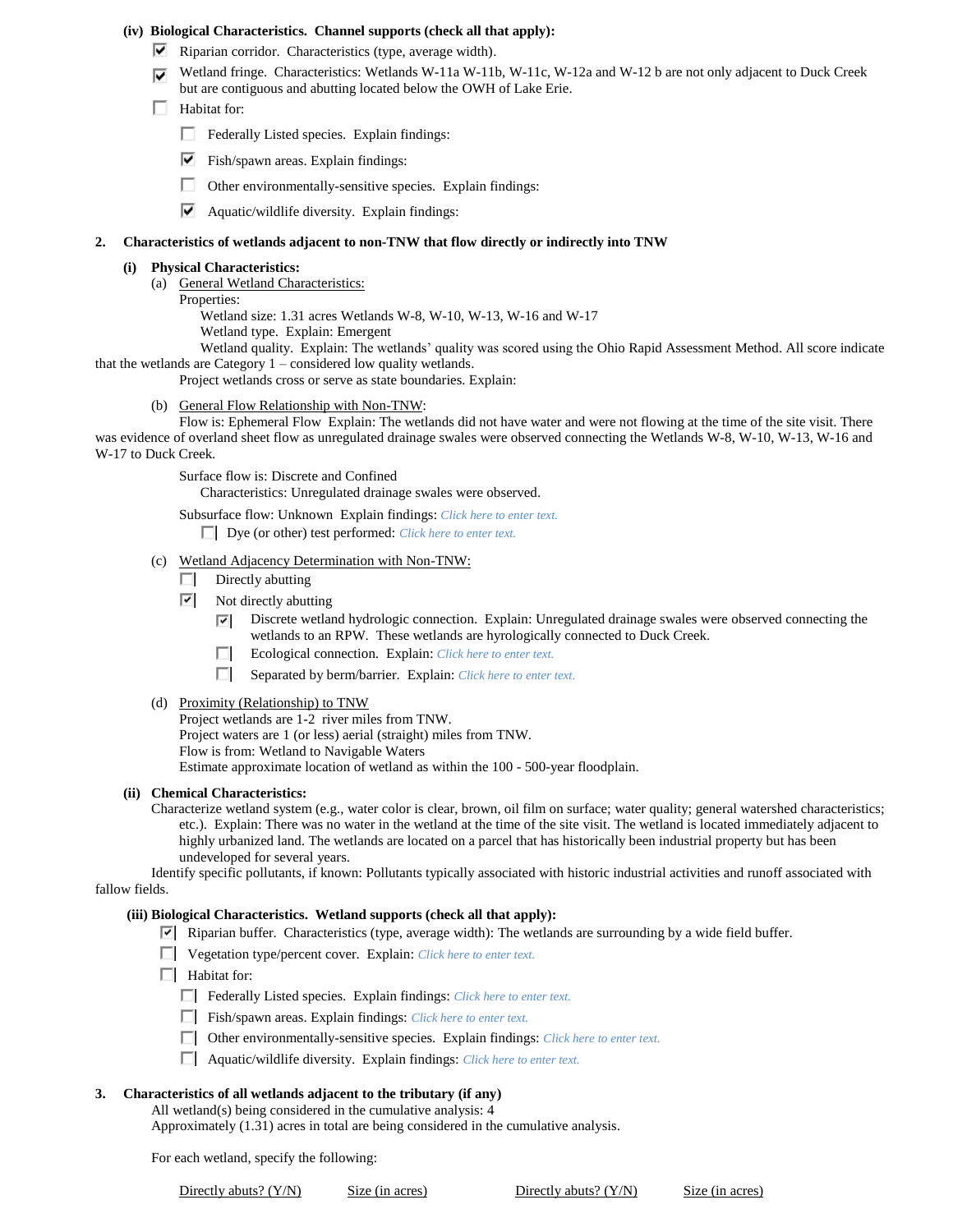| Wetland W-8 - No    | 0.061 |
|---------------------|-------|
| Wetland W-10 - No   | 0.194 |
| Wetland $W-13 - No$ | 0.888 |
| Wetland W-16 - No   | 0.023 |

Wetland W-17 –  $N0 \t 0.14$ 

Summarize overall biological, chemical and physical functions being performed: The wetlands stores runoff, filter pollutants, and settle sediment. The wetlands also provides habitat for terrestrial and aquatic flora and fauna. The wetlands are directly hydrologically connected to Duck Creek.

## **C. SIGNIFICANT NEXUS DETERMINATION**

**A significant nexus analysis will assess the flow characteristics and functions of the tributary itself and the functions performed by any wetlands adjacent to the tributary to determine if they significantly affect the chemical, physical, and biological integrity of a TNW. For each of the following situations, a significant nexus exists if the tributary, in combination with all of its adjacent wetlands, has more than a speculative or insubstantial effect on the chemical, physical and/or biological integrity of a TNW. Considerations when evaluating significant nexus include, but are not limited to the volume, duration, and frequency of the flow of water in the tributary and its proximity to a TNW, and the functions performed by the tributary and all its adjacent wetlands. It is not appropriate to determine significant nexus based solely on any specific threshold of distance (e.g. between a tributary and its adjacent wetland or between a tributary and the TNW). Similarly, the fact an adjacent wetland lies within or outside of a floodplain is not solely determinative of significant nexus.** 

#### **Draw connections between the features documented and the effects on the TNW, as identified in the** *Rapanos* **Guidance and discussed in the Instructional Guidebook. Factors to consider include, for example:**

- Does the tributary, in combination with its adjacent wetlands (if any), have the capacity to carry pollutants or flood waters to TNWs, or to reduce the amount of pollutants or flood waters reaching a TNW?
- Does the tributary, in combination with its adjacent wetlands (if any), provide habitat and lifecycle support functions for fish and other species, such as feeding, nesting, spawning, or rearing young for species that are present in the TNW?
- Does the tributary, in combination with its adjacent wetlands (if any), have the capacity to transfer nutrients and organic carbon that support downstream food webs?
- Does the tributary, in combination with its adjacent wetlands (if any), have other relationships to the physical, chemical, or biological integrity of the TNW?

### *Note: the above list of considerations is not inclusive and other functions observed or known to occur should be documented below:*

- **1. Significant nexus findings for non-RPW that has no adjacent wetlands and flows directly or indirectly into TNWs.** Explain findings of presence or absence of significant nexus below, based on the tributary itself, then go to Section III.D: *Click here to enter text.*
- **2. Significant nexus findings for non-RPW and its adjacent wetlands, where the non-RPW flows directly or indirectly into TNWs.**  Explain findings of presence or absence of significant nexus below, based on the tributary in combination with all of its adjacent wetlands, then go to Section III.D: The wetlands and adjacent RPW have a significant nexus with the downstream TNW. The wetlands store runoff, filter pollutants, and settle sediment that would otherwise be transported to the downstream TNW. According to the Ohio Environmental Protection Agency (OEPA), sources of impairment within the Maumee River watershed include land development, urbanization, suburbanization, urban runoff, and storm sewers (*Total Maximum Daily Loads for the Maumee River (lower) Tributaries and Lake Erie Tributaries Watershed*, Tetra Tech Inc., July 5, 2012). Since the wetlands are located in close proximity to a highly urbanized area and are located within a fallow field of a historically industrialized area a majority of the wetlands' hydrology is from runoff associated with urban/industrial activity. Thus, the wetlands provide important functions of reducing the effects of runoff and storm sewer impacts on the downstream TNW. The adjacent RPW conveys water from the wetland that has been filtered to the downstream TNW. Combined, the wetland and adjacent RPW supply the downstream TNW with a cleaner source of water that will aid in reducing impairments.
- **3. Significant nexus findings for wetlands adjacent to an RPW but that do not directly abut the RPW.** Explain findings of presence or absence of significant nexus below, based on the tributary in combination with all of its adjacent wetlands, then go to Section III.D: *Click here to enter text.*

# **D. DETERMINATIONS OF JURISDICTIONAL FINDINGS. THE SUBJECT WATERS/WETLANDS ARE (CHECK ALL THAT APPLY):**

**1. TNWs and Adjacent Wetlands.** Check all that apply and provide size estimates in review area:

- $\triangledown$  TNWs: Duck Creek approx. 1860 linear feet: 1.74 acres
- Wetlands adjacent to TNWs: 11.67 acres Wetlands W-11a W-11b, W-11c, W-12a and W-12.

# **2. RPWs that flow directly or indirectly into TNWs.**

- $\nabla$  Tributaries of TNWs where tributaries typically flow year-round are jurisdictional. Provide data and rationale indicating that tributary is perennial: Duck Creek is identified as perennial on the Oregon, Ohio 7.5 Min Quad.
- Tributaries of TNW where tributaries have continuous flow "seasonally" (e.g., typically three months each year) are jurisdictional. Data supporting this conclusion is provided at Section III.B. Provide rationale indicating that tributary flows seasonally: *Click here to enter text.*.

Provide estimates for jurisdictional waters in the review area (check all that apply):

- $\triangledown$  Tributary waters: 1860 linear feet: 1.74 acres
- Other non-wetland waters: *#* acres. Identify type(s) of waters: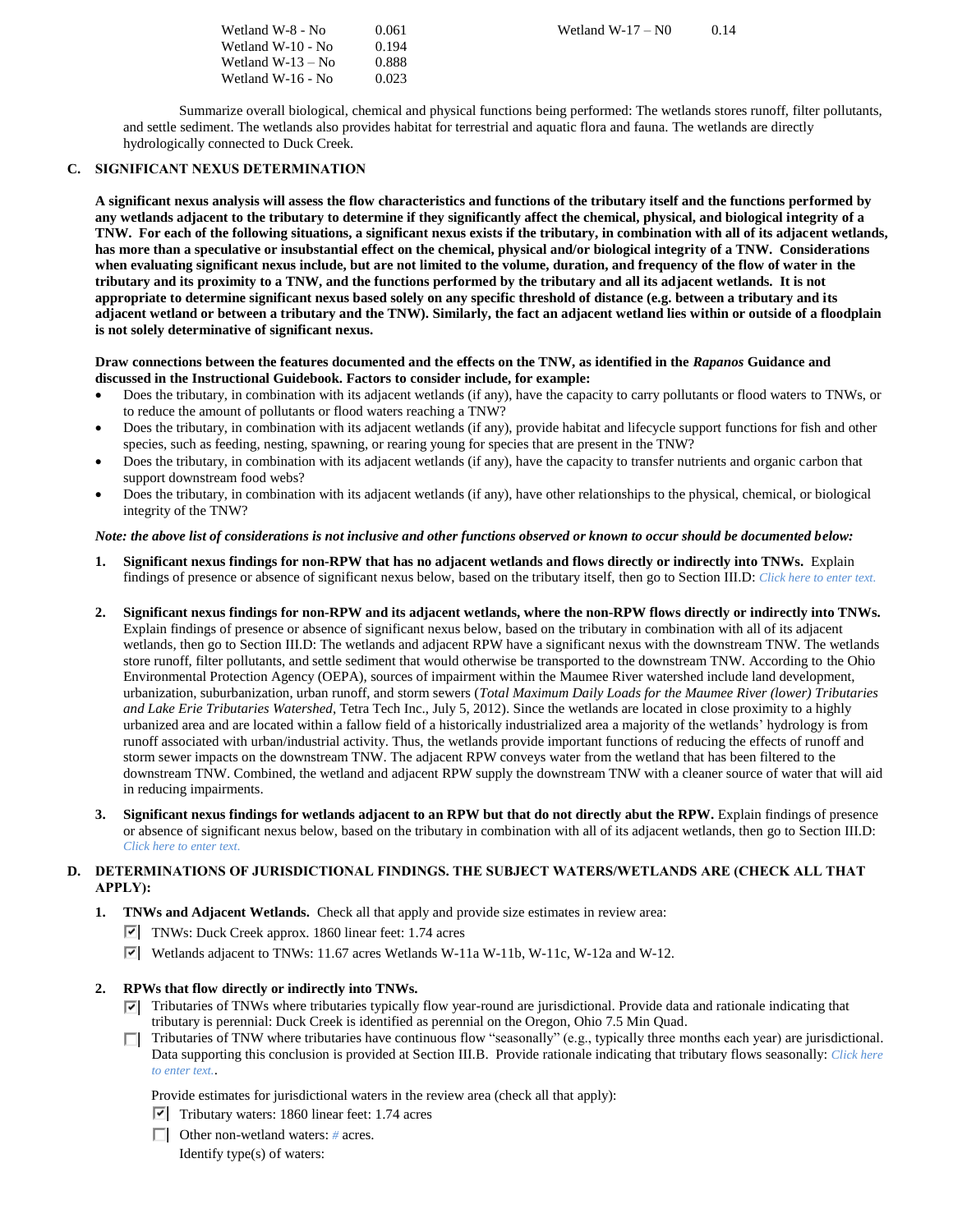- **3.** Non-RPWs<sup>8</sup> that flow directly or indirectly into TNWs.
	- $\Box$  Water body that is not a TNW or an RPW, but flows directly or indirectly into a TNW, and it has a significant nexus with a TNW is jurisdictional. Data supporting this conclusion is provided at Section III.C.

Provide estimates for jurisdictional waters within the review area (check all that apply):

- $\Box$  Tributary waters: linear feet width (ft).
- Other non-wetland waters: *#* acres. Identify type(s) of waters: *Click here to enter text.*

## **4. Wetlands directly abutting an RPW that flow directly or indirectly into TNWs.**

- Wetlands directly abut RPW and thus are jurisdictional as adjacent wetlands.
	- Wetlands directly abutting an RPW where tributaries typically flow year-round. Provide data and rationale indicating that tributary is perennial in Section III.D.2, above. Provide rationale indicating that wetland is directly abutting an RPW: *Click here to enter text.*
	- □ Wetlands directly abutting an RPW where tributaries typically flow "seasonally." Provide data indicating that tributary is seasonal in Section III.B and rationale in Section III.D.2, above. Provide rationale indicating that wetland is directly abutting an RPW: *Click here to enter text.*

Provide acreage estimates for jurisdictional wetlands in the review area: *#* acres.

### **5. Wetlands adjacent to but not directly abutting an RPW that flow directly or indirectly into TNWs.**

 $\nabla$  Wetlands that do not directly abut an RPW, but when considered in combination with the tributary to which they are adjacent and with similarly situated adjacent wetlands, have a significant nexus with a TNW are jurisidictional. Data supporting this conclusion is provided at Section III.C.

Provide acreage estimates for jurisdictional wetlands in the review area: 1.31 acres Wetlands W-8, W-10, W-13, W-16 and W-17.

### **6. Wetlands adjacent to non-RPWs that flow directly or indirectly into TNWs.**

 $\Box$  Wetlands adjacent to such waters, and have when considered in combination with the tributary to which they are adjacent and with similarly situated adjacent wetlands, have a significant nexus with a TNW are jurisdictional. Data supporting this conclusion is provided at Section III.C.

Provide estimates for jurisdictional wetlands in the review area: 0. acres.

### **7. Impoundments of jurisdictional waters. 9**

As a general rule, the impoundment of a jurisdictional tributary remains jurisdictional.

- Demonstrate that impoundment was created from "waters of the U.S.," or ш
- Г Demonstrate that water meets the criteria for one of the categories presented above (1-6), or
- п Demonstrate that water is isolated with a nexus to commerce (see E below).

### **E. ISOLATED [INTERSTATE OR INTRA-STATE] WATERS, INCLUDING ISOLATED WETLANDS, THE USE, DEGRADATION OR DESTRUCTION OF WHICH COULD AFFECT INTERSTATE COMMERCE, INCLUDING ANY SUCH WATERS (CHECK ALL THAT APPLY):<sup>10</sup>**

- $\Box$  which are or could be used by interstate or foreign travelers for recreational or other purposes.
- $\Box$  from which fish or shellfish are or could be taken and sold in interstate or foreign commerce.
- $\Box$  which are or could be used for industrial purposes by industries in interstate commerce.
- Interstate isolated waters.Explain: *Click here to enter text.*
- Other factors.Explain: *Click here to enter text.*

#### **Identify water body and summarize rationale supporting determination:** *Click here to enter text.*

Provide estimates for jurisdictional waters in the review area (check all that apply):

- Tributary waters:  $\#$  linear feet  $\#$  width (ft).
- Other non-wetland waters: *#* acres.

Identify type(s) of waters: *Click here to enter text.*

Wetlands: *#* acres.

# **F. NON-JURISDICTIONAL WATERS, INCLUDING WETLANDS (CHECK ALL THAT APPLY):**

- $\Box$  If potential wetlands were assessed within the review area, these areas did not meet the criteria in the 1987 Corps of Engineers Wetland Delineation Manual and/or appropriate Regional Supplements.
- п Review area included isolated waters with no substantial nexus to interstate (or foreign) commerce.
	- Prior to the Jan 2001 Supreme Court decision in "*SWANCC*," the review area would have been regulated based solely on the ⊽ "Migratory Bird Rule" (MBR).
- П Waters do not meet the "Significant Nexus" standard, where such a finding is required for jurisdiction. Explain: *Click here to enter text.*

 $\overline{a}$ 

<sup>8</sup>See Footnote # 3.

<sup>&</sup>lt;sup>9</sup> To complete the analysis refer to the key in Section III.D.6 of the Instructional Guidebook.

<sup>&</sup>lt;sup>10</sup> Prior to asserting or declining CWA jurisdiction based solely on this category, Corps Districts will elevate the action to Corps and EPA HQ for review consistent with the process described in the Corps/EPA *Memorandum Regarding CWA Act Jurisdiction Following Rapanos.*